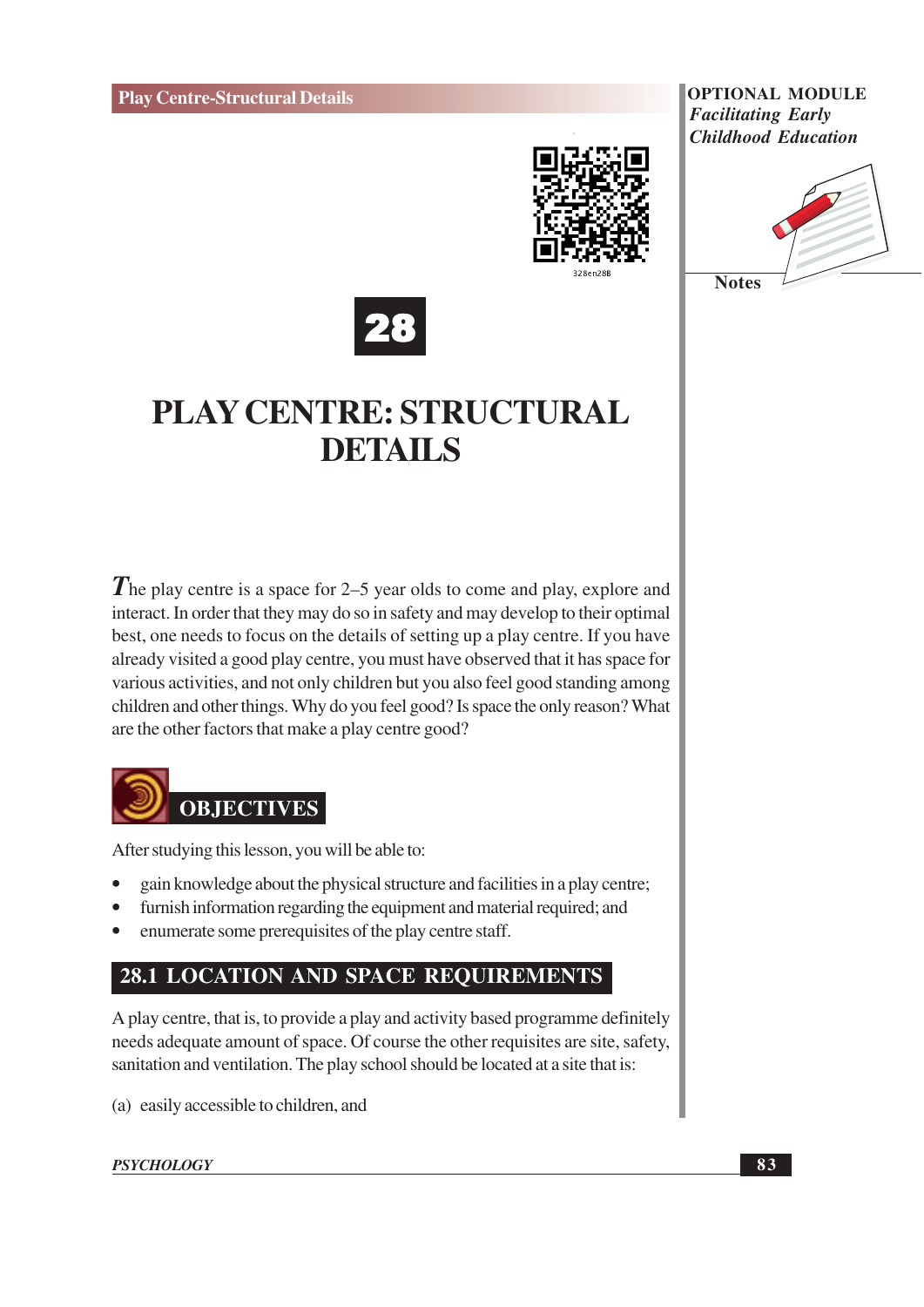

**Notes** 

(b) safe from hazards/dangers like heavy traffic, ponds, ditches, pollution, etc.

The next important step is the space and its organization for various activities, within the play school.

# (A) Play Areas: Can be Outdoors and Indoors

### (i) Play space-Outdoors

Do you know how much space is required for a child to play outside? Well, it should be minimum area of three to five square meters per child. It is better if this area has hard surface where toys with wheels can be used and balls bounced. If there is more area then this, there should be provision for grassy lawn where children can play, run, do gardening, have sand box and pets.

#### **Some Precautions**

The play area should be:

- regular in outline for easy supervision,
- securely fenced for safety,
- free from nails, rocks, broken parts and glass pieces,
- away from huge pits, water tanks etc., and
- with clear pathway.

#### (ii) Play Space- Indoors

- minimum area of 2 square meters per child,
- be adaptable, flexible and viable,  $\bullet$
- be facilitative of supervision,  $\bullet$
- be well ventilated and have adequate light,
- walls should be clean and well plastered,
- walls should have ample space for display of children's work and other pictorial material.
- have mat and a set of low and light tables (about 30 cm high) for a group of 6–8 children for art work etc.,
- have provision of blackboard at low level for scribbling etc.,
- have low racks for putting children's belongings, toys, etc., and
- have place for self-expression e.g. dancing, dramatic play, music appreciation, etc.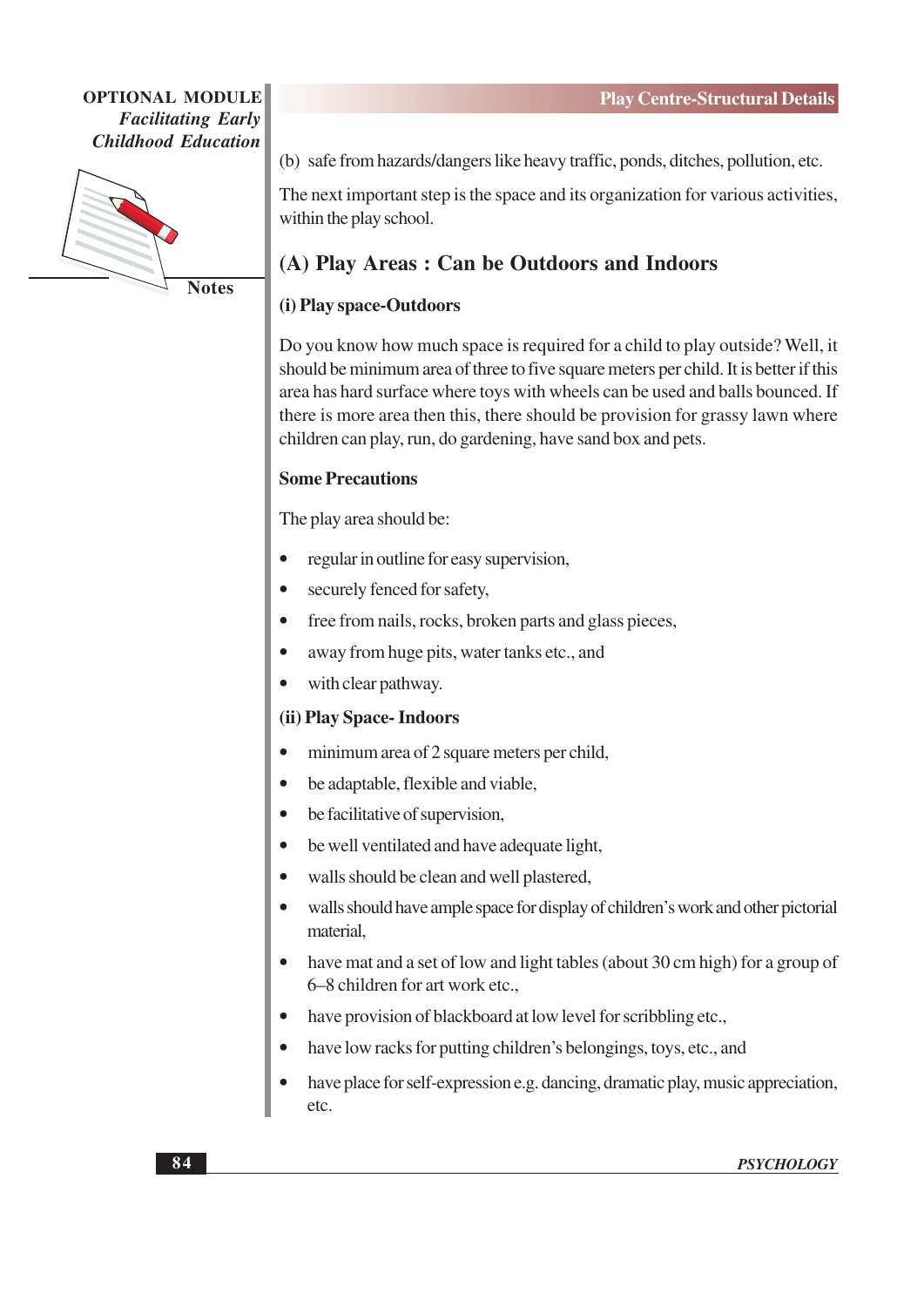# (B) Space for Interaction with the Environment

This includes garden space for flowers, vegetables and fruits, small space for rabbit and bird cages, bird nest, indoor science corner offering opportunities to the child to explore, experiment and understand nature.

# (C) Facility for Drinking Water

A play centre should have arrangement for:

- clear and pure drinking water
- provision for washing utensils.  $\bullet$

# (D) Sanitary Facilities

The sanitary facilities in a play school should have:

- clean Indian type toilet that should be provided with adequate water facilities
- provision of soap and towel
- provision of dustbin.  $\bullet$

# (E) Sleeping Facility

This is required when the play centre functions for full day or longer than 3 hours. Children must definitely sleep for sometime. For this purpose, besides space, clean mat or mattresses, sheets and pillows are also required.

# (F) Storage Facility

Storage space is needed for keeping children's play items and also kitchen utensils used for the snacks provided to children.

# (G) Kitchen Area

A well ventilated, spacious, kitchen area that is easy to clean is required. It should have space for cooking, washing and storage of utensils, etc.



- 1. Play area in a play centre should be:
	- $(a)$ indoor
	- $(b)$ outdoor

#### **PSYCHOLOGY**

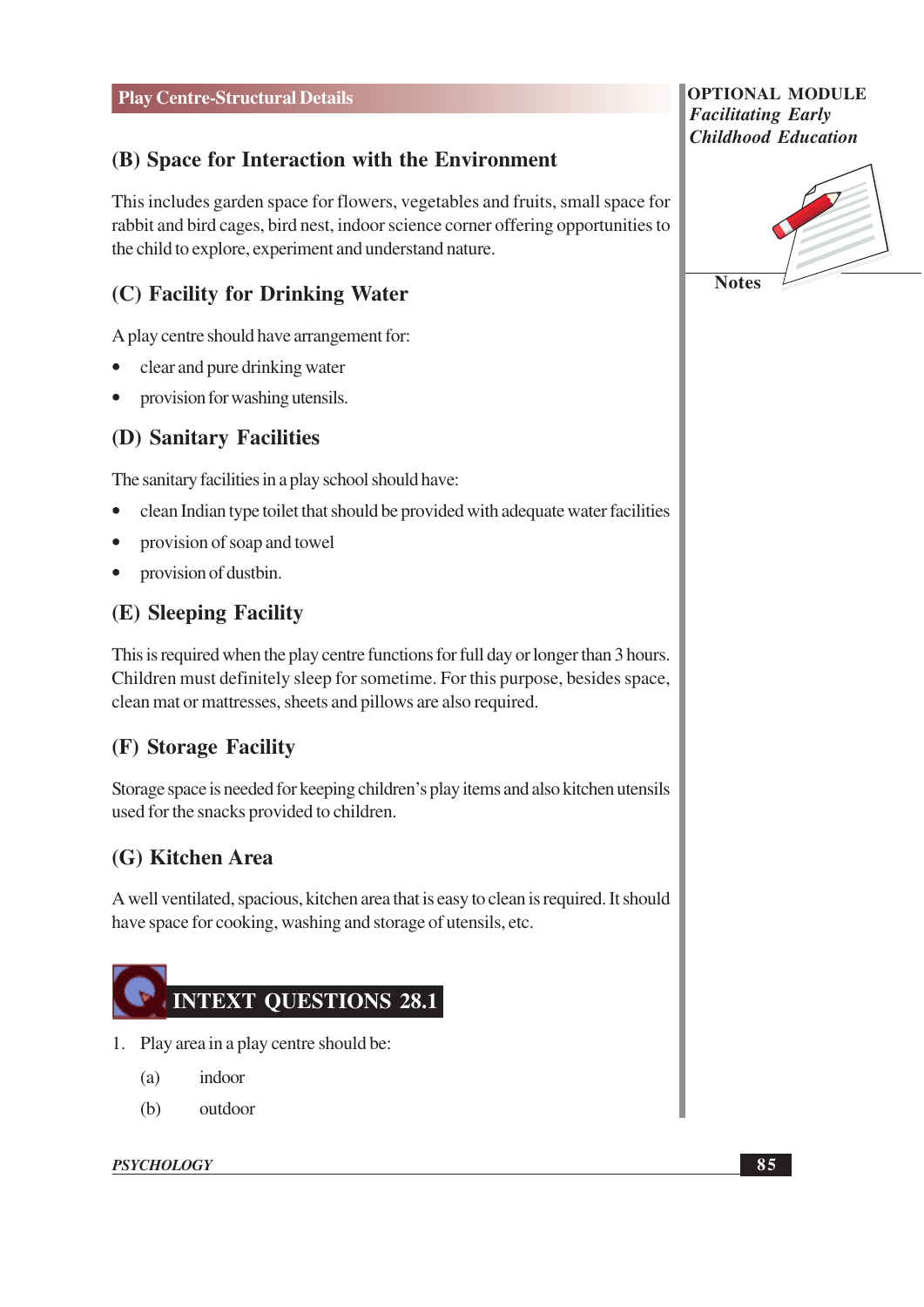

**Notes** 

- (d) more inside than outside
- 2. Supervision of play in play centre is possible:
	- (a) indoor
	- (b) outdoor
	- (c) indoor and outdoor
	- (d) more indoor and less outdoor
- 3. Out door play space should be at least:
	- (a)  $1 2$  square mts./child
	- (b) 2 square mts./child
	- (c) 3 xquare mts./ child
	- (d)  $3 5$  square mts./child
- 4. Indoor play space/child should be at least:
	- (a)  $1-2$  square mts.
	- (b) 2 square mts.
	- (c) 3 square mts.
	- (d)  $3-5$  square mts.
- 5. The priority in any play centre should be of:
	- (a) outdoor play space
	- (b) play material
	- (c) safe drinking water
	- (d) kitchen
- 6. To fulfil the objective of interaction with environment a play centre must have:
	- (a) outdoor space
	- (b) play material
	- (c) safe drinking water
	- (d) clean toilet.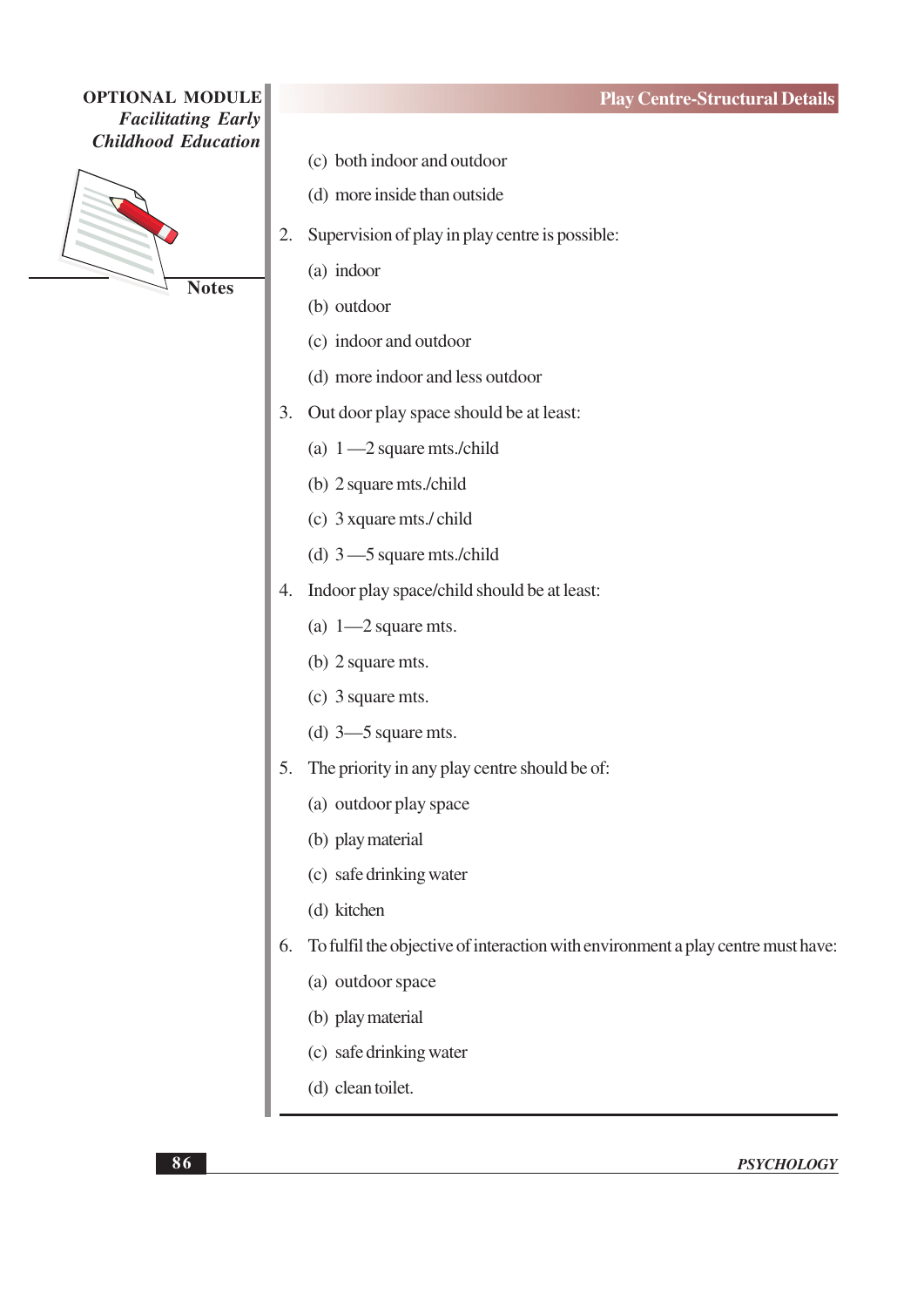# **28.2 EQUIPMENT IN THE PLAY CENTRE**

A play centre requires a variety of play equipment in order to provide children with interesting and challenging experiences. Some basic points of the developmental level of children, durability, safety, complexity etc. need to be kept in mind while purchasing or using any equipment. There are also certain other characteristics that need to be taken into account.

# **Characteristics of Good Play Equipment**

#### (A) Educational characteristics:

- No discrimination between boys and girls toys
- Strong and long lasting  $\bullet$
- Provide for choice and graduated changes  $\bullet$
- Involve the child's imagination  $\bullet$
- Encourage co-operation among children.  $\bullet$

#### (B) Design characteristics:

- Multi-use
- Safe
- $\bullet$  Child-safe
- Made of different materials (wood, rubber, metal, rope, sand, etc.)  $\bullet$
- Proportionate and quantitative  $\bullet$
- Flexible.  $\bullet$

#### (C) Constructional characteristics:

- Splinter free wood, sturdy hardware
- Dependable (always works)  $\bullet$
- Cost effective and economic  $\bullet$
- Repairable

# 28.3 OUTDOOR AND INDOOR PLAY EQUIPMENT

Following is a list of play equipments that could be provided in a play centre. However, the type of play equipment and the number will depend on the number and age of children, outdoor and indoor play space and the funds available for the

#### **PSYCHOLOGY**

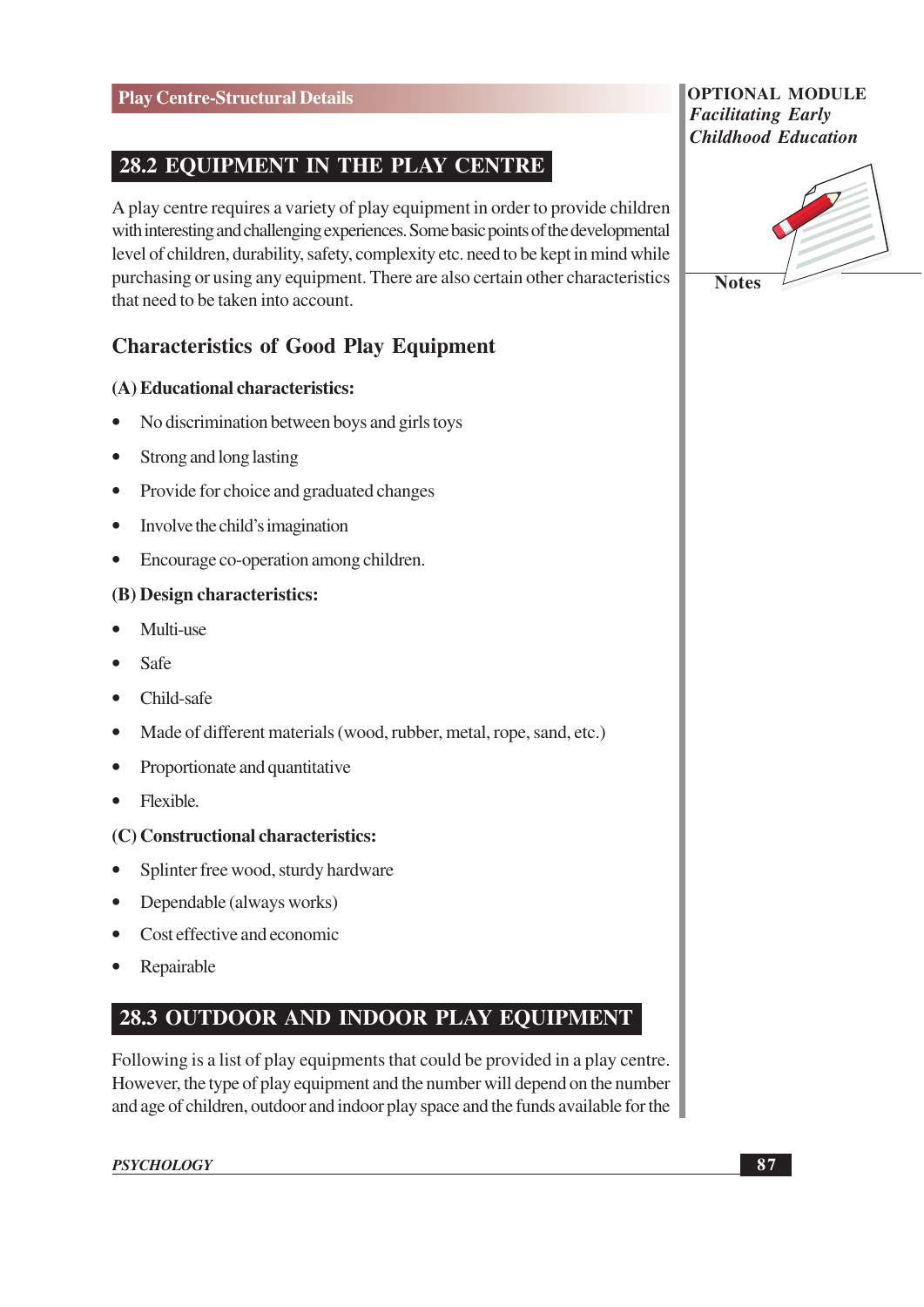

**Notes** 

purchase and maintenance of the play equipment in a play centre. The list of equipment given below may be provided for a group of  $35-40$  children in a play centre if adequate funds are available.

# **Outdoor Play Equipments**

| Name of the item |                                                                                                                                        | <i>Quantity</i>         |
|------------------|----------------------------------------------------------------------------------------------------------------------------------------|-------------------------|
| 1.               | Swings                                                                                                                                 | 2                       |
| 2.               | <b>Tricycles</b>                                                                                                                       | $\overline{2}$          |
| 3.               | Jungle gym cum slide                                                                                                                   | $\mathbf{1}$            |
| 4.               | Rubber balls (small and big)                                                                                                           | two each                |
| 5.               | Rocking toys                                                                                                                           | $\overline{2}$          |
| 6.               | Wooden plank for balancing                                                                                                             | $\mathbf{1}$            |
| 7.               | Push carts                                                                                                                             | $\overline{2}$          |
| 8.               | Small ladder                                                                                                                           | 1                       |
| 9.               | Tyres hung on a tree branch<br>or a frame (tyre swing)                                                                                 | $\overline{2}$          |
| 10.              | Small buckets, tumblers, cans,<br>containers, moulds for sand pit                                                                      | one set                 |
| 11.              | Easel board                                                                                                                            | 1                       |
| 12.              | Plastic tubs                                                                                                                           | $\overline{2}$          |
|                  | <b>Indoor Play Equipments</b>                                                                                                          |                         |
| Name of the item |                                                                                                                                        | <i>Quantity</i>         |
| 1.               | Swings                                                                                                                                 | 2                       |
| 1.               | Building blocks (assorted sizes and shapes)                                                                                            |                         |
|                  | Triangles, rectangles, cylinders, semicircles<br>and quarter circles, arches, square pieces,<br>pillars, ramps, bricks —small and big. | Half-a-dozen<br>in each |
| 2.               | Constructive materials                                                                                                                 |                         |
|                  | a) Fix in toys                                                                                                                         |                         |
|                  | b) House building sets                                                                                                                 |                         |
|                  |                                                                                                                                        |                         |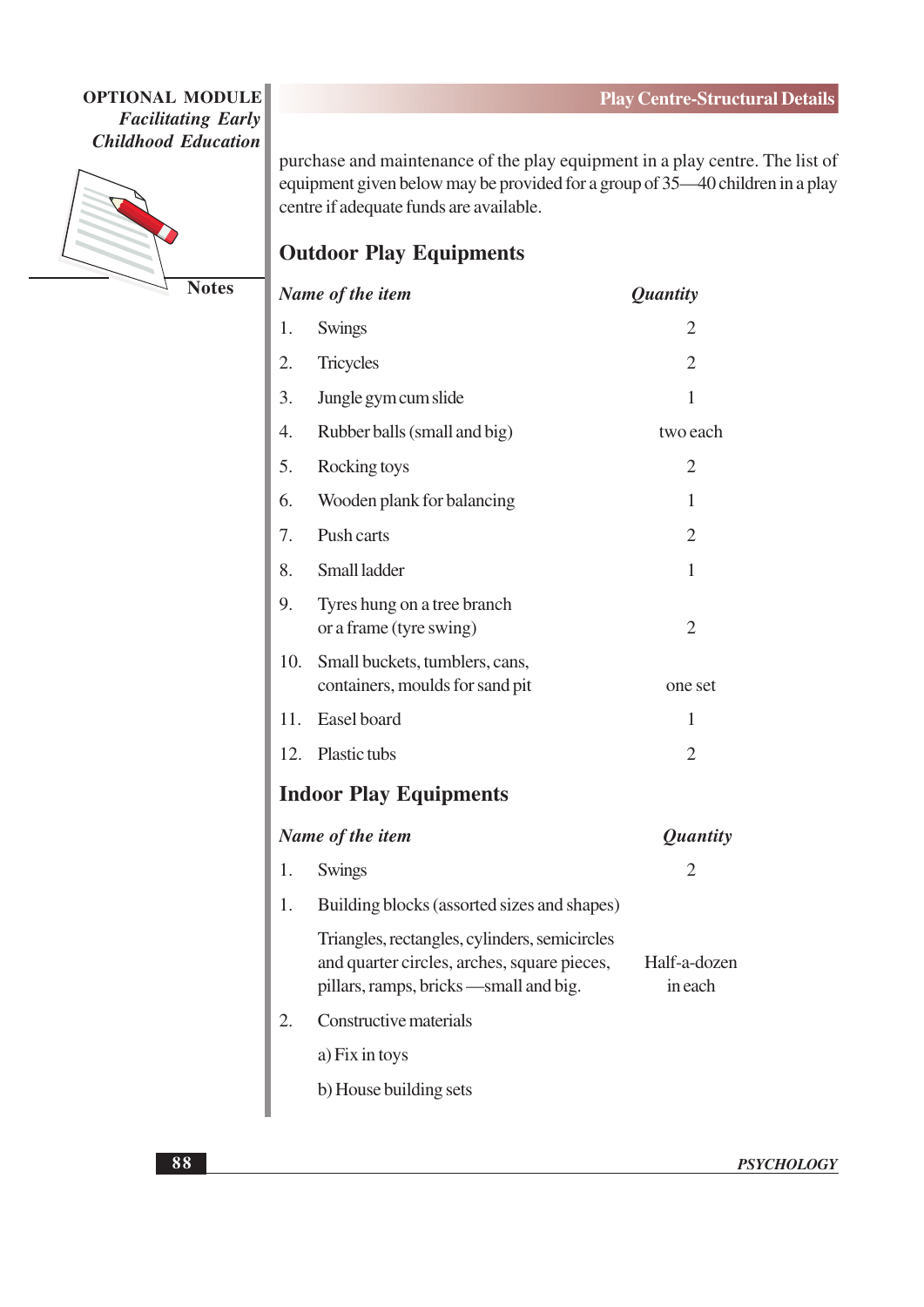# **Play Centre-Structural Details**

|    | c) Picture puzzles                           | Three in each  |
|----|----------------------------------------------|----------------|
| 3. | Doll corner equipment                        |                |
|    | a) Dolls                                     | 3              |
|    | b) Doll's bed, chairs and tables (miniature) | 3              |
|    | c) Household articles for cooking, washing,  |                |
|    | tea-set, handbag, shoes, caps, radios, etc   | One set        |
| 4. | Science equipment                            |                |
|    | a) Magnifying glasses                        | $\overline{2}$ |
|    | b) Magnets                                   | $\overline{2}$ |
|    | c) Balance with weights                      | $\mathbf{1}$   |
|    | d) Measuring cans                            | One set        |
|    | e) Siphon tubes                              | $\overline{2}$ |
|    | f) Small brooms, buckets, sponges            | Two in each    |
| 5. | Musical instruments                          |                |
|    | a) Drums                                     |                |
|    | b) Jingle bells                              |                |
|    | c) Dholak and Tablas                         |                |
|    | d) Rattlers                                  | Two in each    |
|    | e) Xylophone                                 |                |
|    | f) Rhythm sticks                             |                |
|    | $g$ ) Chimes                                 |                |
| 6. | Carpentry tools                              |                |
|    | a) Hammers and nails                         |                |
|    | b) Pieces of soft wood                       |                |
|    | c) Wooden planks                             | One set        |
|    | d) Saws and vice                             |                |
|    | e) Pair of scissors                          |                |
|    | f) Brushes                                   |                |
|    |                                              |                |

**OPTIONAL MODULE Facilitating Early Childhood Education** 



**PSYCHOLOGY**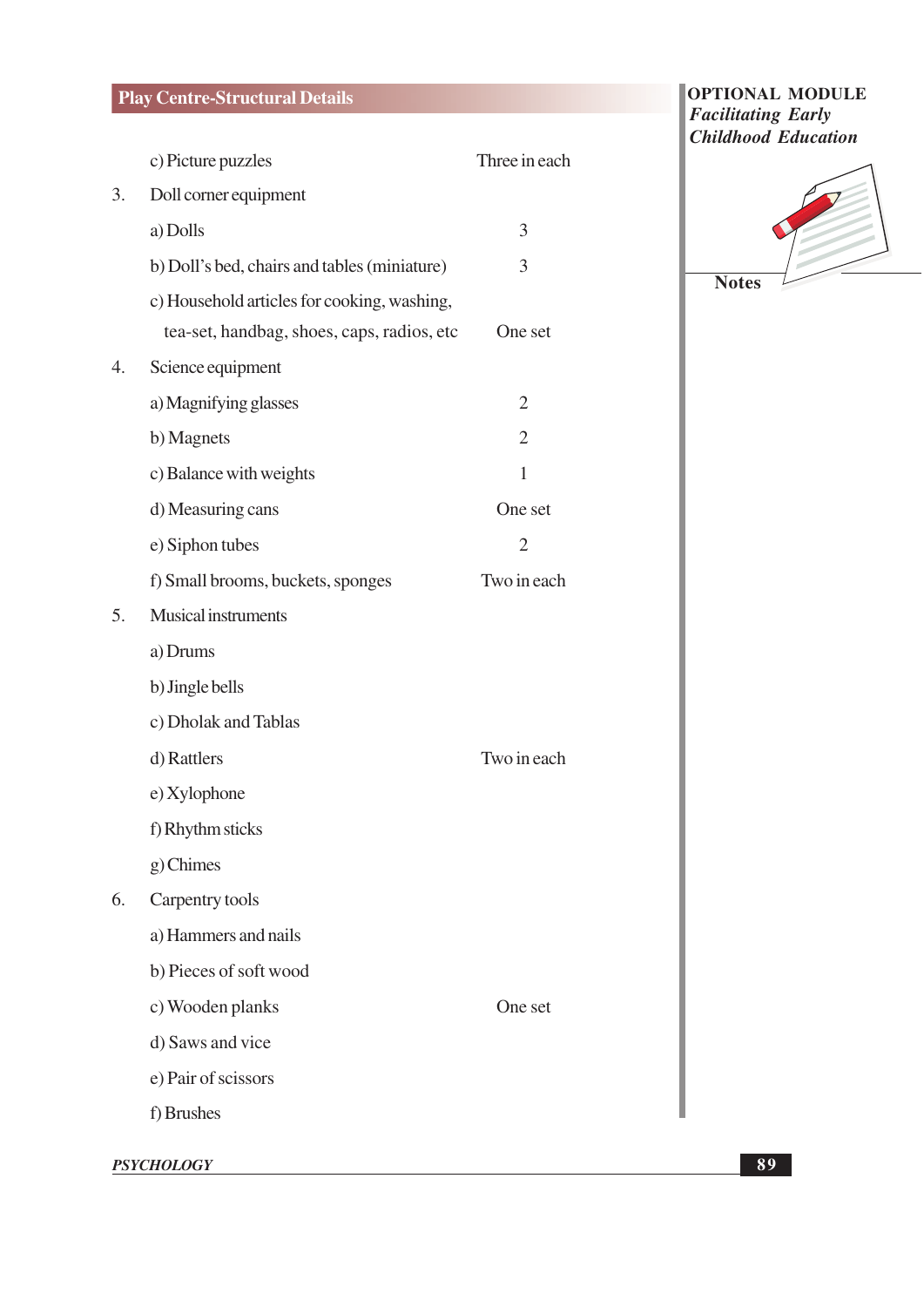

**Notes** 

| 7.  | <b>Beads</b>                                                         |                |  |
|-----|----------------------------------------------------------------------|----------------|--|
|     | a) Wooden beads (red, blue, yellow)                                  | 200            |  |
|     | b) Plastic beads (assorted colours)                                  | 200            |  |
|     | c) Plastic bowls                                                     | $\overline{4}$ |  |
| 8.  | Form boards                                                          | 3              |  |
| 9.  | Peg board and hammer                                                 | $\overline{2}$ |  |
| 10. | Hollow pyramids (plastic/wood)                                       | Two sets       |  |
| 11. | Transport toys (car, buses, train, etc.)                             | Two each       |  |
| 12. | Puppets                                                              | 6              |  |
|     | 13. Rabbit/Bird cage                                                 | 1              |  |
| 14. | First aid box                                                        | $\mathbf{1}$   |  |
|     | 15. Weighing machine                                                 | $\mathbf{1}$   |  |
|     | 16. Waste bins                                                       | 3              |  |
|     | 17. Display boards                                                   | 3              |  |
| 18. | Aprons                                                               | 10             |  |
| 19. | Picture books and story books                                        | 24             |  |
| 20. | Animal toys                                                          | 6              |  |
| 21. | Costumes, caps and accessories                                       | 1 set          |  |
|     | 22. Story telling aids like picture books, puppets, story cards etc. |                |  |
| 23. | Blackboard, chalk or slate                                           |                |  |
| 24. | Crayons, paper, stencils, paints                                     |                |  |
| 25. | Clay and plastercine                                                 |                |  |
| 26. | <b>Scissors</b>                                                      |                |  |
|     | 27. Gum/fevicoletc.                                                  |                |  |

As far as possible, arrange the materials in a way that children can use these directly. Further any damaged material should be replaced as soon as possible. Low cost equipment can also be created by using things in the environment e.g. empty cartons, cloth pieces, newspapers, thermocol etc.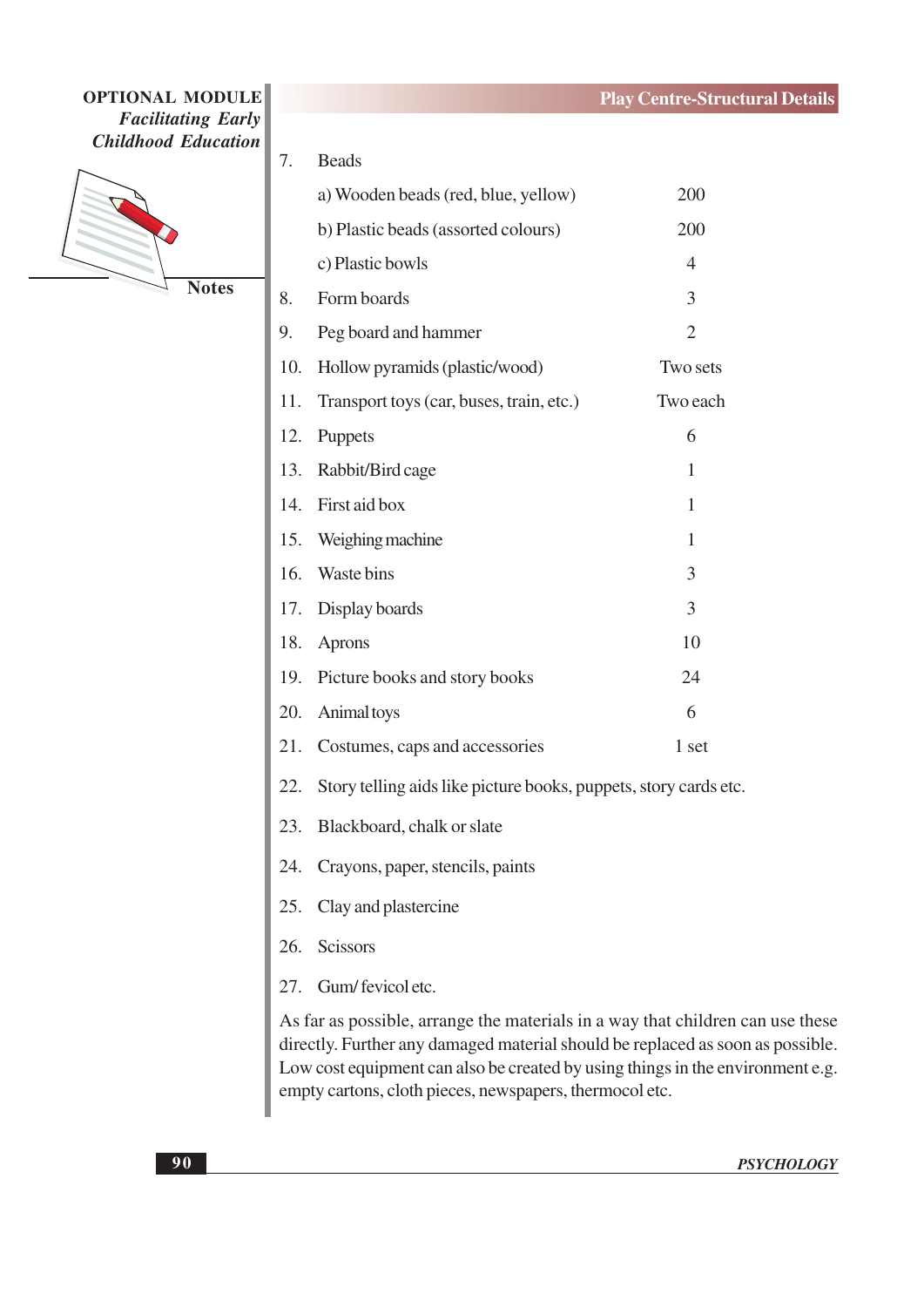#### **Play Centre-Structural Details**

### **First Aid Kit**

The kit should have the following essentials:

- Bandages
- Sticking plaster
- Sterilized surgical cotton wood
- $\bullet$  Gauze



1. State whether True or False:  $T/F$ (1) Play centre can function effectively without play equipment.  $T/F$ (2) Play equipment should only be bought from shops. (3) Proper arrangement of play equipment is important for its effective use. T/F  $T/F$ (4) Equipment once bought need not be replaced.  $T/F$ (5) Play equipment should not be flexible.

• thermometer

• gentian violet

• antiseptic ointment

 $\bullet$  scissors

# **28.4 PLAY CENTRE STAFF**

### (A) Teacher

The teacher in the play center has a key influence on the quality of service provided. She is a person responsible for the activities and programmes conducted in the play centre to achieve the established goals and objectives.

Necessary training in the area is an important qualification. The teacher should have undergone the vocational course or diploma course in play centre management or in pre-school organisation. Certain other qualifications are required of a play centre teacher. She should have:

- An understanding of specific aims and objectives for organizing the play centre.
- A thorough knowledge of where and how to organize the play centre activities.
- $X$  std + 2 years training or XII std pass + 1 year training  $\bullet$

#### **PSYCHOLOGY**

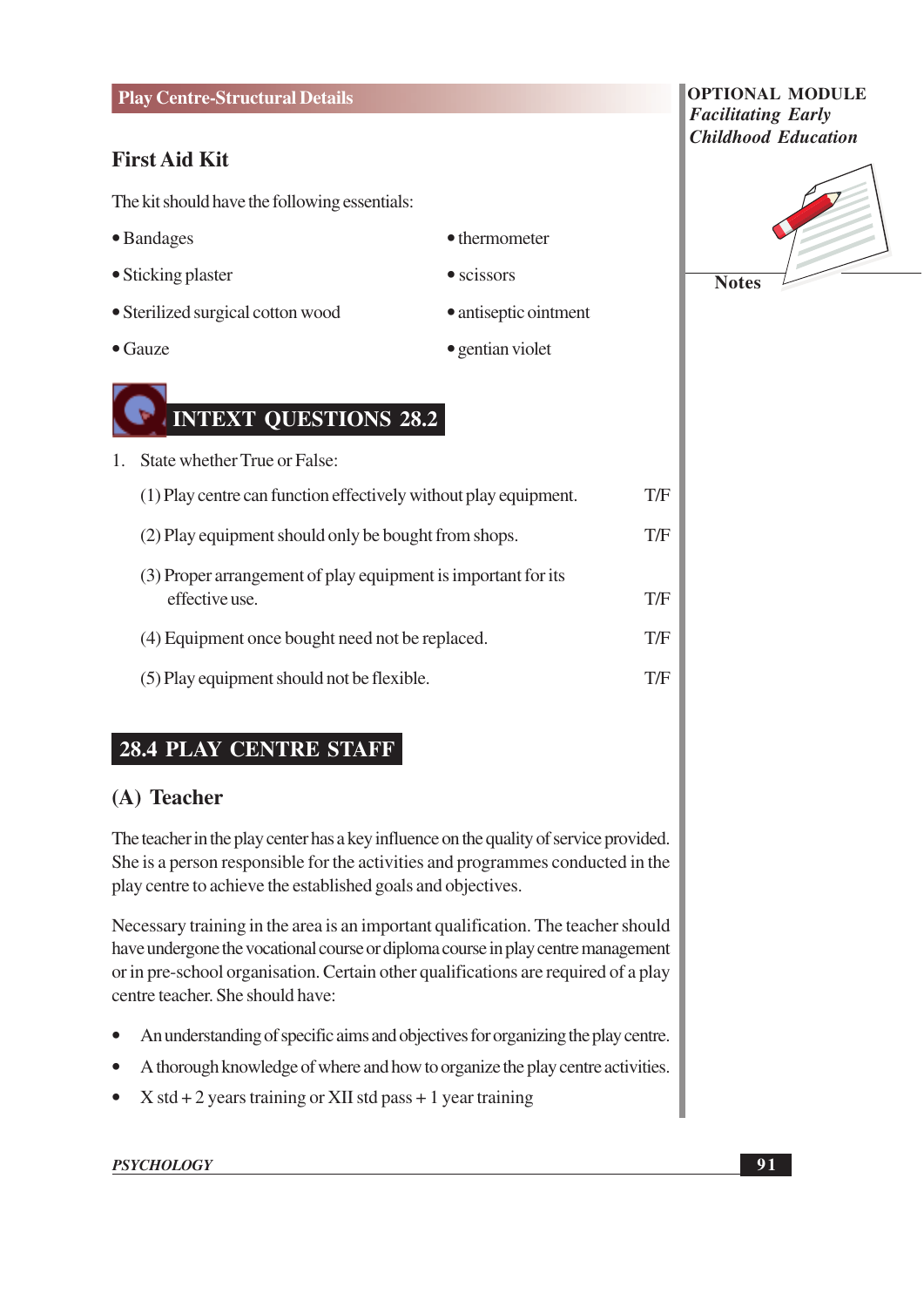

**Notes** 

- Not less than 18 years of age, and
- Aware of material needed in play centre and how to use it meaningfully.

### (B) Assistant

The house keeping services needed at any play centre like cleaning, washing the linen, care of the play ground and floor, changing pictures on the bulletin and papers on the easel board, laying out equipment and minding equipment and other items in a play centre require an assistant. She should love children and be ready to care for them at all times. Since the children spend much of the time on the floor, the floors must be cleaned thoroughly. The assistant needs to be on duty in the toilet room and washing area helping the children and the teacher to handle the situation effectively. She should have passed at least eighth standard.

# $(C)$  Cook

If the play centre includes meal programme, the teacher plans menu, supervises the preparation and serving of food. Meal preparation requires a cook on the staff list. The cook must have clean habits and observe them in the cooking area. She should be ready to take directions from the teacher to prepare nutritious and tasteful food on time. The cook should know reading and writing.

Note: Though the number of staff is influenced by the programme, finance, building, provision of equipment, number of children, ate of children, training of teacher etc. there should be one adult for every 10—15 children.

### **Responsibilities of a Teacher in the Play Centre**

A play centre teacher has certain responsibilities to self, children, school and community. In fact these responsibilities can be taken as the characteristics of a good teacher, who is the pivot around which the whole functioning of the play centre revolves and depends, following are the responsibilities of a teacher:

#### 1. To Herself

The responsibilities of the play centre teacher to herself are to:

- remain in good physical and emotional health at all times a)
- be progressive b)
- be enthusiastic always, and
- grow professionally d)

#### 2. To the Children

The teacher in the play centre needs to fulfil the following responsibilities to the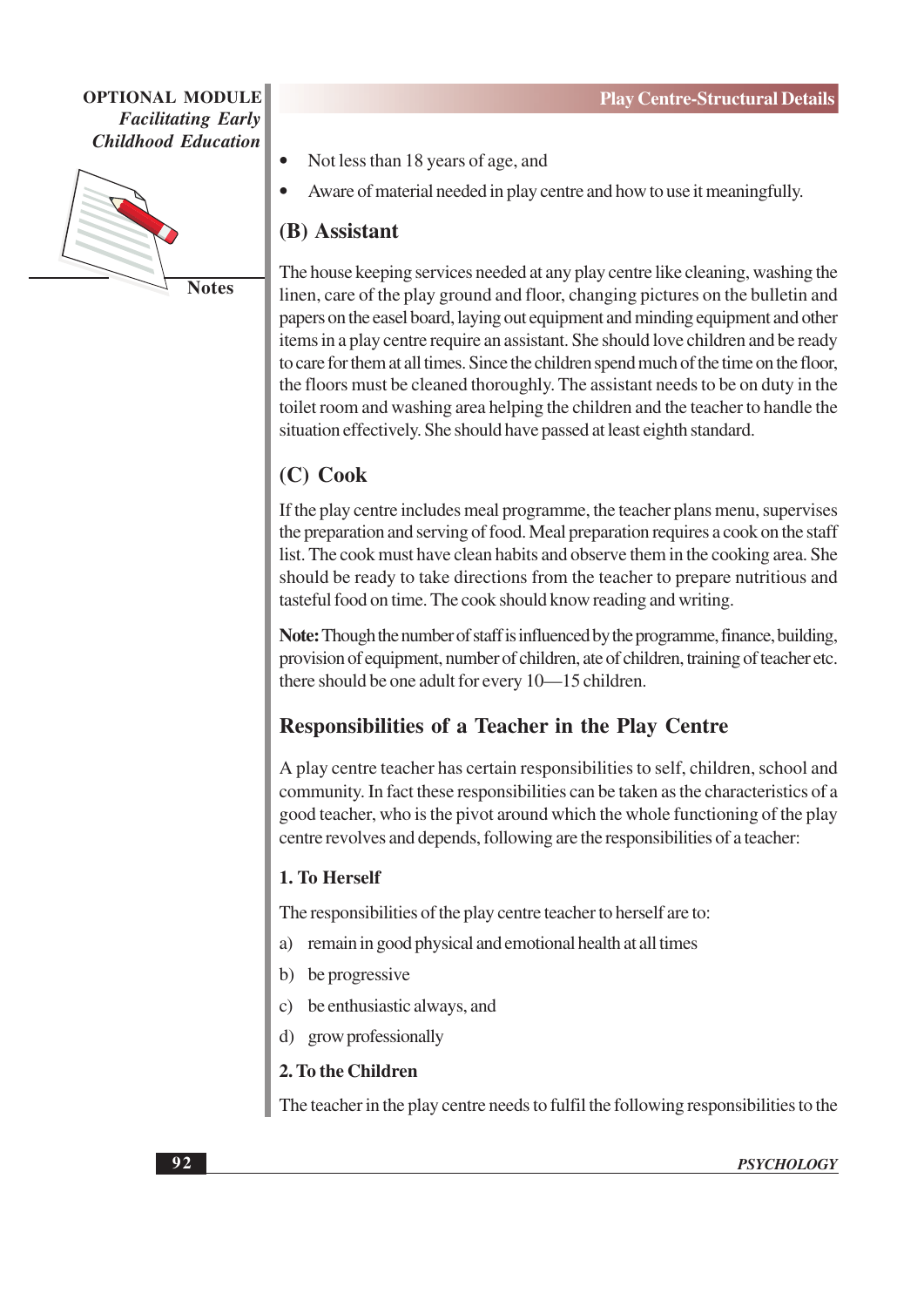#### **Play Centre-Structural Details**

children in the group. She should:

- a) meet their needs
- b) enjoy working and being with them
- c) respect them as individuals
- d) build desirable relationship with them, and
- e) help to build a good self-image.

#### **3. To the Parents**

The teacher's responsibilities to the parents are to:

- a) provide good counseling
- b) value them and their ideas
- c) plan with them for the well-being of the child, and
- d) bridge the gap between the home and the school.

#### **4. To Other Staff Members**

The responsibilities of the play centre teacher with respect to other staff members are:

- support ideas and knowledge a)
- b) value them and their ideas, and
- c) involve them in the programme

#### 5. To the Community

The teacher in the play center needs to fulfil the following responsibilities with regard to the community:

- a) be aware of the problems of the community and try to solve them, and
- b) participate in local professional organization pertaining to the welfare of children.



State whether True or False:

1. One teacher is sufficient in a play centre regardless of the number of children enrolled.

#### **PSYCHOLOGY**

**OPTIONAL MODULE Facilitating Early Childhood Education** 

 $93$